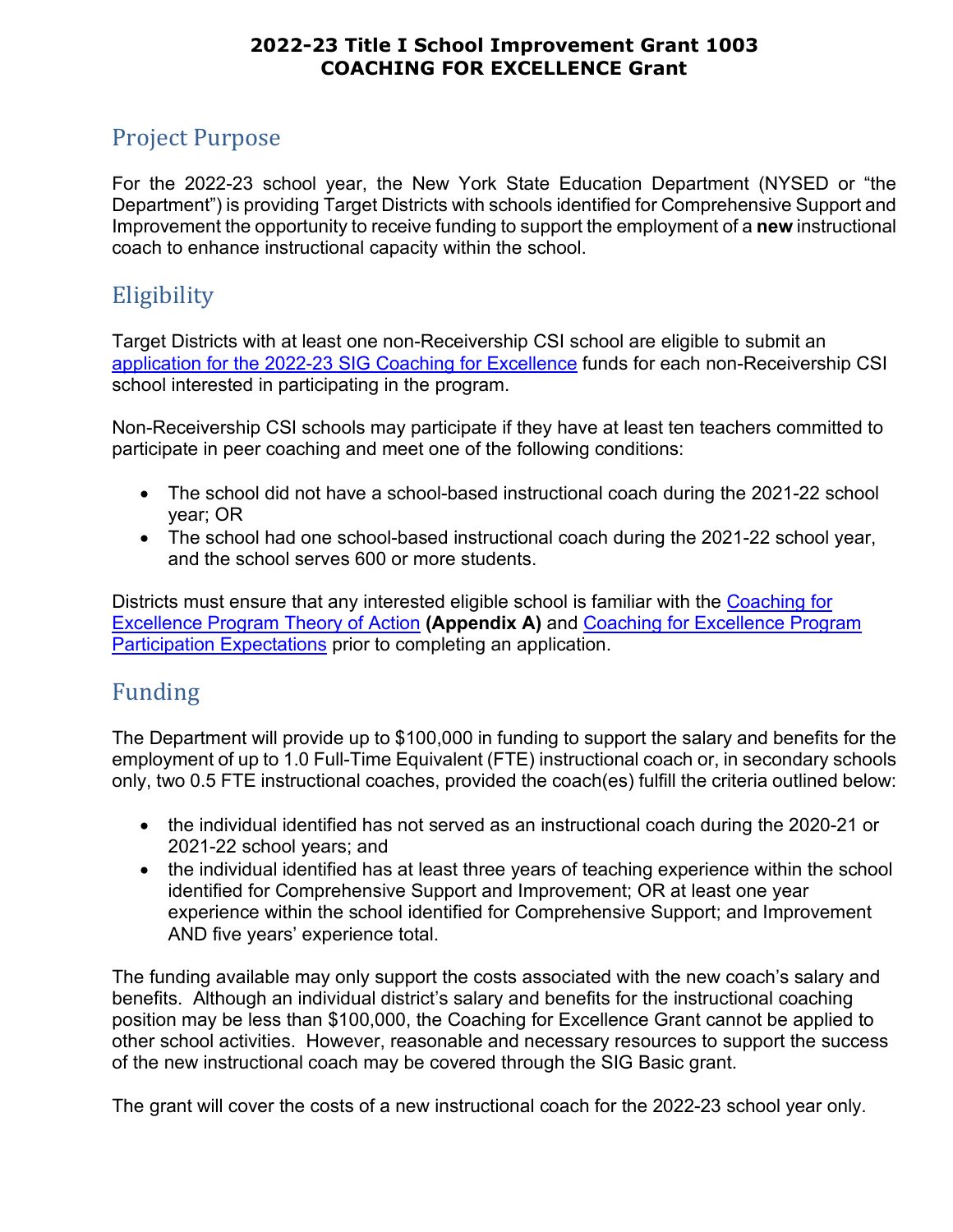# Project Period

September 1, 2022 to August 31, 2023

## Application Deadline

Completed applications are due by **July 15, 2022** and will be reviewed on a rolling basis. LEAs are encouraged to submit completed applications as soon as possible to expedite the review and approval process.

## Submission Instructions

To receive SIG COACHING FOR EXCELLENCE funding, eligible Districts must submit:

- 1. One signed original of the Cover Page;
- 2. One signed original of the District's FS-10 budget form.

LEAs are required to send the signed original and two hard copies to the address below, along with one electronic copy of each of the items listed above to fieldsupport@nysed.gov.

**NYS Education Department - Office of Accountability Attn: Title I SIG 1003 COACHING FOR EXCELLENCE GRANT Room 320 EB 89 Washington Avenue Albany, New York 12234** 

For additional information or assistance please contact: [fieldsupport@nysed.gov.](mailto:fieldsupport@nysed.gov)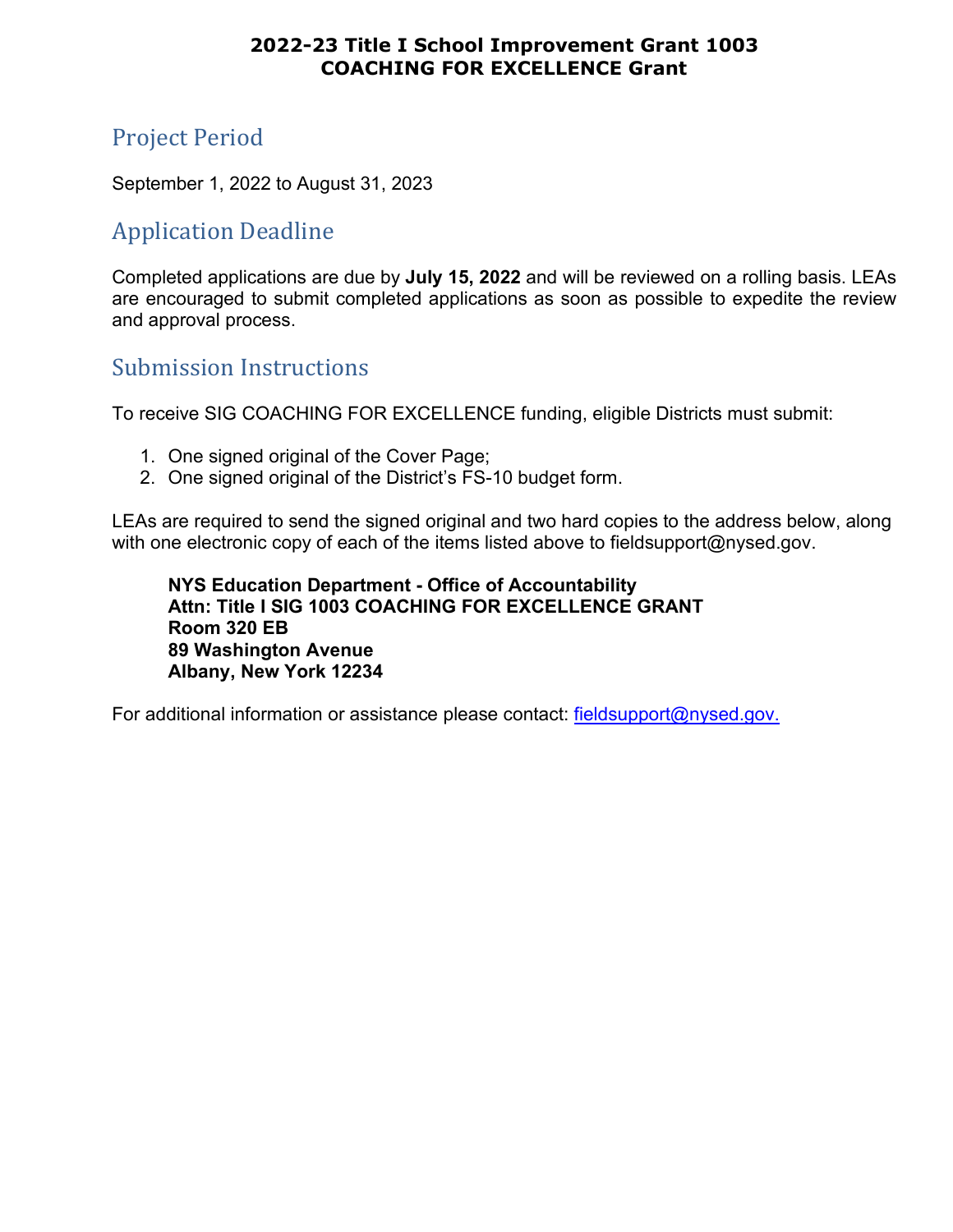# <span id="page-2-1"></span>Appendix A: Coaching for Excellence Program Theory of Action

The Office of Accountability's Field Support Services designed the Coaching for Excellence program using an evidence base supporting the benefits of Instructional Coaching<sup>[1](#page-2-0)</sup> and the following Theory of Action:

**IF** the New York State Education Department provides schools identified for Comprehensive Support and Improvement (CSI) with funding to **add** an Instructional Coach to the school staff; and:

- The Department provides the Instructional Coach with comprehensive training on the foundations of coaching; and
- The Department provides the Instructional Coach with guidance and support; and
- The Instructional Coach is provided opportunities to participate in a cohort of learners with other Instructional Coaches; and
- The Instructional Coach is familiar with the school and has experience working with students in the school community; and
- The Instructional Coach supports at least ten teachers, all of whom are willing participants that see a value in being coached by a colleague; and
- The Instructional Coach has a routine coaching schedule with minimal disruptions; and
- The Principal introduces coaching in a manner that emphasizes that the Instructional Coach is a designated support and not an evaluator; and
- The Principal is kept informed about the support provided by the Instructional Coach and by NYSED; and
- The Principal and the Instructional Coach have opportunities to ensure that their vision for instruction is aligned;

**THEN** Instructional capacity at schools identified as Comprehensive Support and Improvement will increase.

<span id="page-2-0"></span><sup>1</sup> For additional information, see: Matthew A. Kraft, David Blazar, Dylan Hogan. [The Effect of Teacher Coaching](https://scholar.harvard.edu/files/mkraft/files/kraft_blazar_hogan_2018_teacher_coaching.pdf)  [on Instruction and Achievement: A Meta-Analysis of the Causal Evidence](https://scholar.harvard.edu/files/mkraft/files/kraft_blazar_hogan_2018_teacher_coaching.pdf) *Review of Educational Research*, November 2016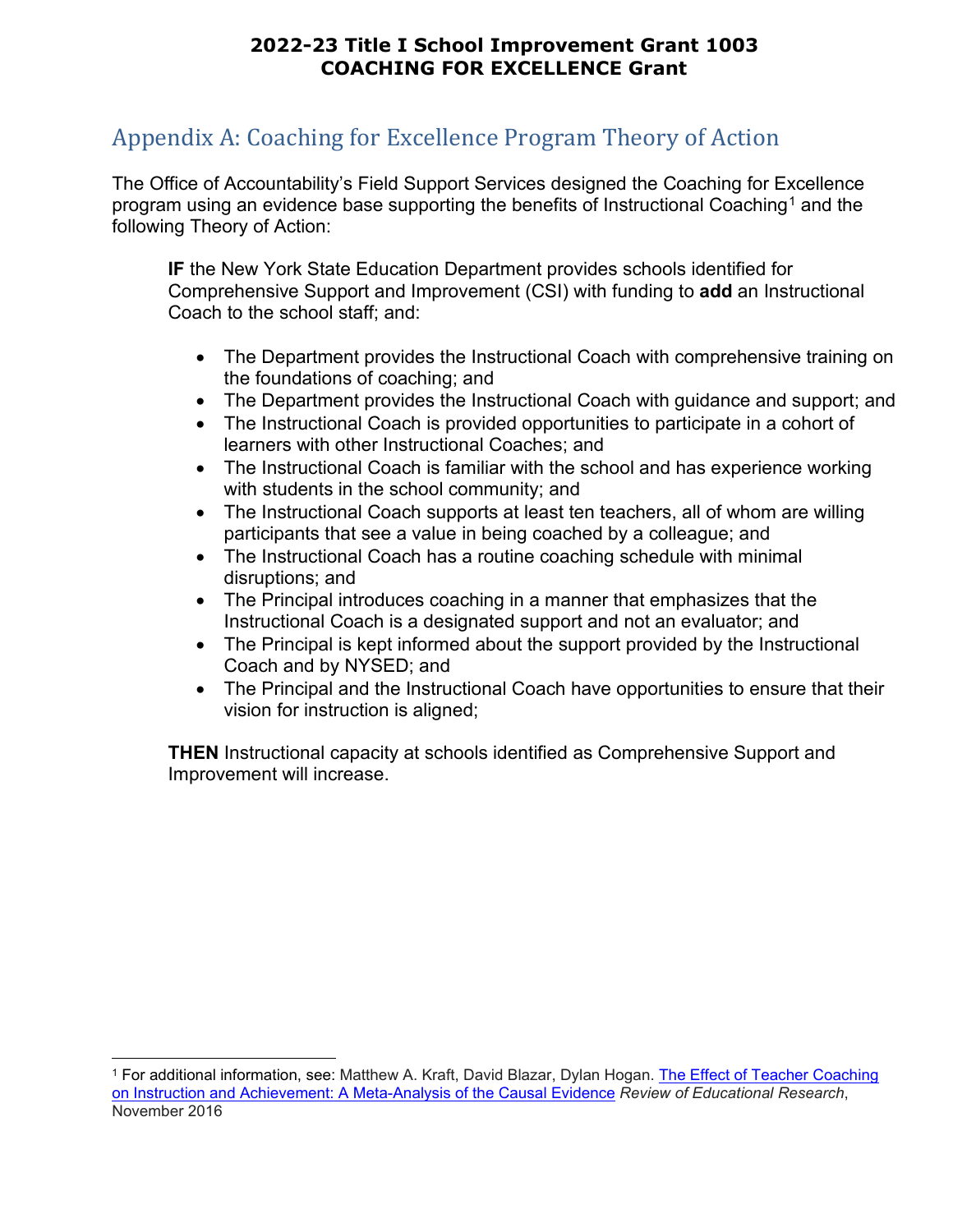# Coaching for Excellence Application Cover Page

| District:                         |
|-----------------------------------|
| <b>BEDS Code:</b>                 |
| <b>Address:</b>                   |
| <b>Program Contact Person:</b>    |
| <b>Telephone of Contact:</b>      |
| <b>E-mail Address of Contact:</b> |

I hereby certify I am the chief school officer of the applicant LEA and that the information contained in this Application is, to the best of my knowledge, complete and accurate. I further certify that any ensuing program and activity will be conducted in accordance with all applicable Federal and State laws and regulations, Application guidelines and instructions, attached Assurances and Certifications, and that the requested budget amounts are necessary for the implementation of this project. It is also understood by the applicant that immediate written notice will be provided to the grant program office if at any time the applicant learns that its certification was erroneous when submitted or has become erroneous by reason of changed circumstances.

It is understood by the applicant that this Application constitutes an offer and, if accepted by the NYS Education Department or renegotiated to acceptance, will form a binding agreement. It is also understood by the applicant that immediate written notice will be provided to the grant program office if at any time the applicant learns that its certification was erroneous when submitted or has become erroneous by reason of changed circumstances.

Authorized Signature of Chief School/Administrative Officer (**in blue ink**)

Typed Name:

Date: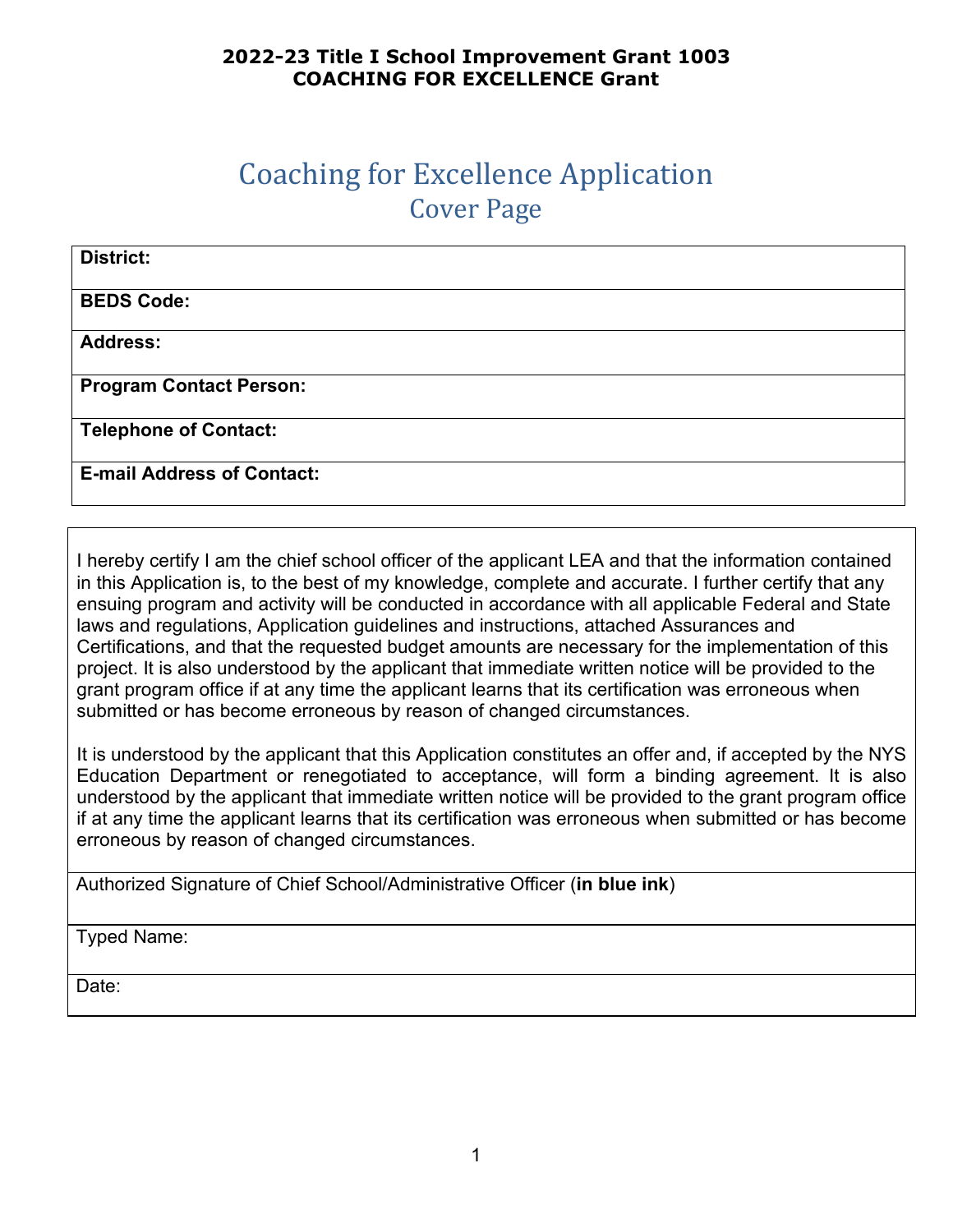# Application Packet Checklist

A complete Application consists of the following:

|    | Item                                                                                                                                        | <b>Checked</b><br><b>Applicant</b> | <b>Checked</b><br><b>NYSED</b> |
|----|---------------------------------------------------------------------------------------------------------------------------------------------|------------------------------------|--------------------------------|
| 1. | Cover Page (1 per District)                                                                                                                 |                                    |                                |
| 2. | Completed and Signed Application Statement of<br>Assurances (1 per District)                                                                |                                    |                                |
| 3. | School-Level Plan (1 per school)<br>A. School Steps<br><b>B.</b> School Narrative<br>C. School Information Form<br>D. School Signature Page |                                    |                                |

Incomplete Applicants will be returned for revision. To be eligible to participate, Districts must have submitted a completed Application by July 15, 2022.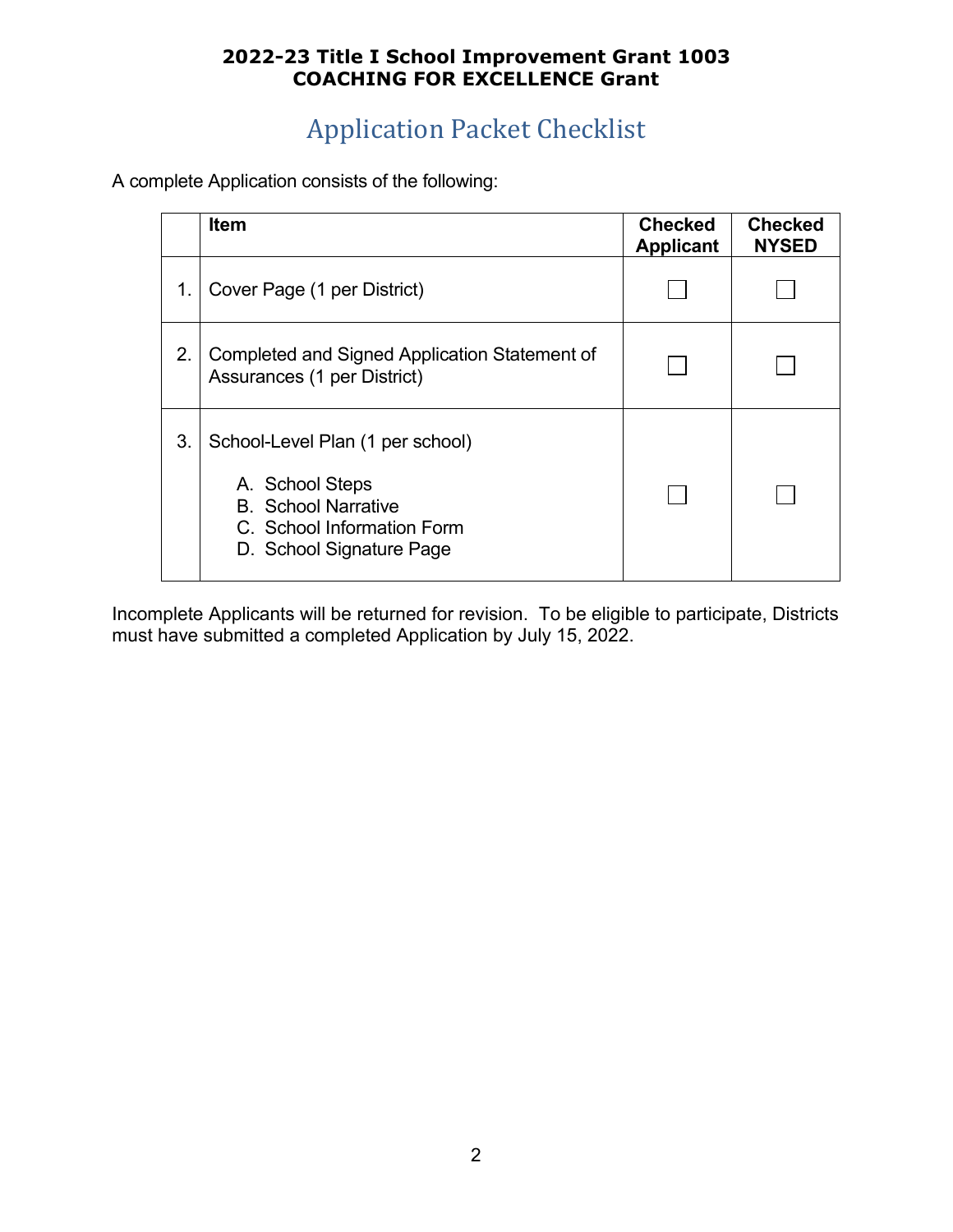# Application Statement of Assurances

In order for the District to receive funds under the Title I 1003 School Improvement Grant Coaching for Excellence Program, compliance with the following statements must be attested to by the superintendent and the representative of the teachers' collective bargaining organization:

- The plan and budget have been developed in accordance with the provisions of Article Fourteen of the Civil Service Law; that is, cooperative planning occurred, and all plan components have been agreed upon by the superintendent of schools (or a representative) and the representative of the teachers' collective bargaining organization. Any amendments to the approved budget also will be developed in accordance with Article Fourteen of the Civil Service Law.
- The applicant agency hereby applies for a grant of federal funds to provide educational activities as set forth in this Application.

# <span id="page-5-0"></span>Coaching for Excellence Program Participant Expectations

The following are participation requirements for all grant recipients.

- **Large Group Convenings** for all coaches enrolled in the program:
	- o Two full-day in-person convenings
	- o Three virtual sessions
- *Coach The Coach* **Individual Sessions:** These in-person and online sessions provide ongoing foundational training and feedback to each coach from a dedicated coaching specialist. This coach-specific, job-embedded professional learning is delivered in a manner reflective of the coaching taking place in the school, hence the name, *Coach the Coach.* Sessions for the year include:
	- o Three Five-Hour in-person Coach the Coach Sessions at the participating school
	- o Three 60-minute online Coach the Coach sessions
	- o Three half-hour online Check-in sessions
- In addition, the participating school will ensure that the coach can fully participate by providing the following assurances:
	- o The instructional coach's time and responsibilities will be reserved for instructional coaching. The new coach will not be utilized for "coverages" except in extreme circumstances.
	- $\circ$  The instructional coach will not have any teaching responsibilities for the 2022-23 school year, with the limited exception that secondary schools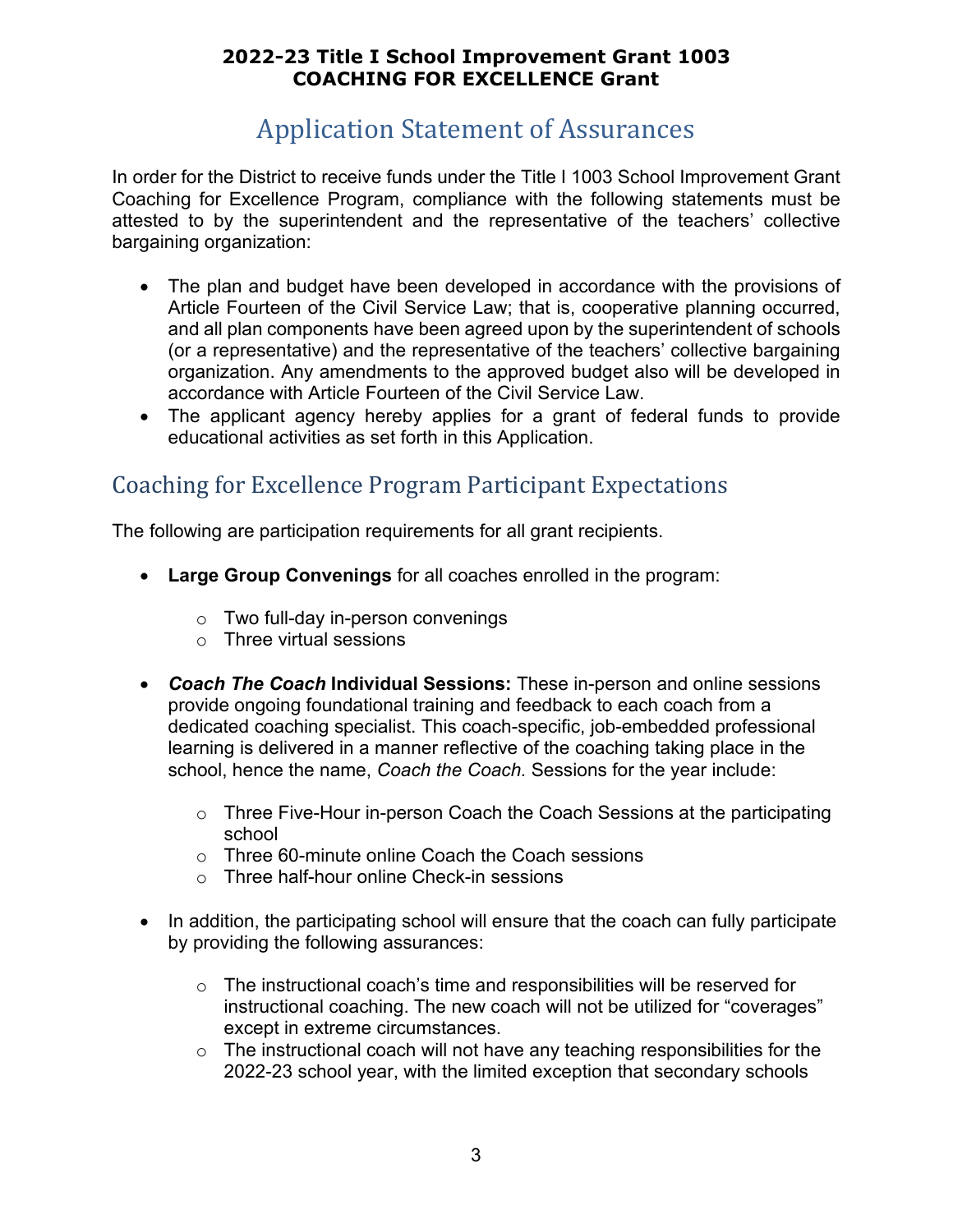may elect to have two 0.5 FTE instructional coaches that may also have 0.5 FTE teaching responsibilities.

- o A minimum of 10 teachers are committed to participating in peer coaching during the 2022-23 school year.
- $\circ$  The principal will participate in a 15 minute check-in during either the virtual or in-person consultation with the option of participating in both consultation sessions. The instructional coach will obtain a copy of *Taking the Lead: New Roles for Teachers and School-based Coaches* by Joellen Killion and Cindy Harrison, a book that will be used throughout the year as part of the NYSED Coaching for Excellence program.
- o The school has completed the following sequence of required steps prior to the submission of the application:
	- 1. School leadership reviews and confirms commitment to the Coaching for Excellence Theory of Action and Program Expectations.
	- 2. School leadership presents to staff the opportunity to add an instructional coach and emphasizes the role of the coach as a support, not an evaluator.
	- 3. School leadership solicits interest among staff and confirms that there are at least ten staff interested in being coached.
	- 4. School leadership communicates interest to District leaders that the school would like to pursue this opportunity.

| <b>Name of District</b>                       |  |
|-----------------------------------------------|--|
|                                               |  |
| School(s) to participate in this Grant        |  |
| Name of Superintendent                        |  |
| Signature of Superintendent                   |  |
| Name of Teachers' Collective                  |  |
| <b>Bargaining Organization Representative</b> |  |
| Signature of Teachers' Collective             |  |
| <b>Bargaining Organization Representative</b> |  |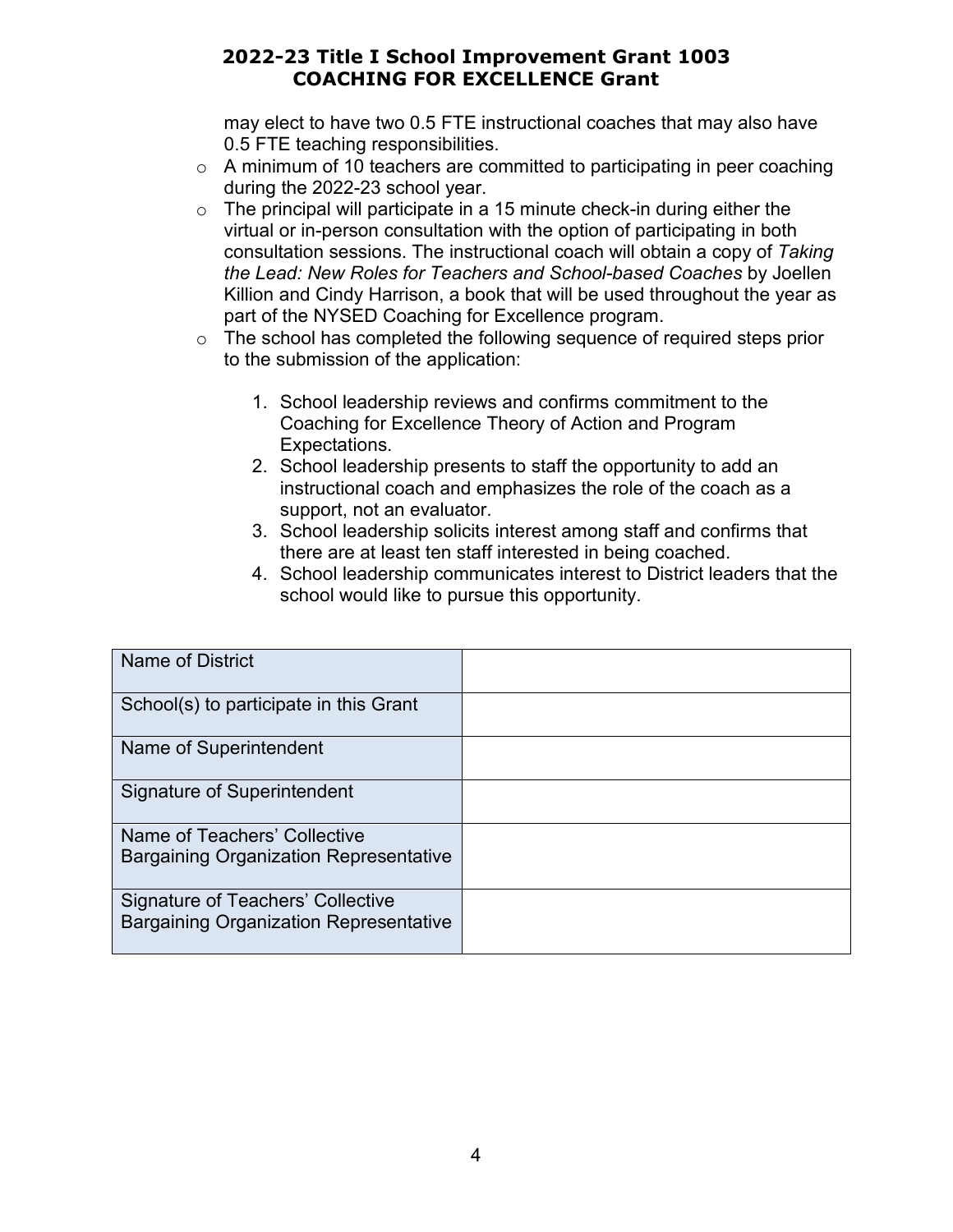# School-Level Plan (complete 1 per school)

The School-Level Plan consists of four components:

- A. School Steps
- B. School Narrative
- C. School Information Form
- D. School Signature Page

Districts with multiple participating schools should duplicate the pages in the School-Level Plan and have each school complete its own School-Level Plan. All submissions must be received by July 15, 2022.

## Part A: School Steps

Eligible schools will need to complete four steps in the order listed below. Schools should identify when these steps occurred in the space below. Any sections below that are incomplete will result in this section being returned for revision.

#### **Name of School**

| <b>Step</b>                                                                                                                                                     | <b>When Step Occurred</b> |
|-----------------------------------------------------------------------------------------------------------------------------------------------------------------|---------------------------|
| 1. School leadership reviews and confirms commitment to<br>the Coaching for Excellence Theory of Action and<br><b>Program Expectations.</b>                     |                           |
| 2. School leadership presents to staff the opportunity to<br>add an instructional coach and emphasizes the role of<br>the coach as a support, not an evaluator. |                           |
| 3. School leadership solicits interest among staff and<br>confirms that there are at least ten staff interested in<br>participating in peer coaching.           |                           |
| 4. School leadership communicates interest to District<br>leaders that the school would like to pursue this<br>opportunity.                                     |                           |

After schools have completed these steps and begin identifying potential staff members that can serve as an instructional coach for one year, the New York State Education Department **strongly recommends** that the school considers the qualities below as part of their identification process:

- *The Instructional Coach has strong interpersonal skills*
- *The Instructional Coach has an understanding of adult learning theory*
- *The Instructional Coach Is respected by their current colleagues*
- *The Instructional Coach has demonstrated success as a classroom teacher*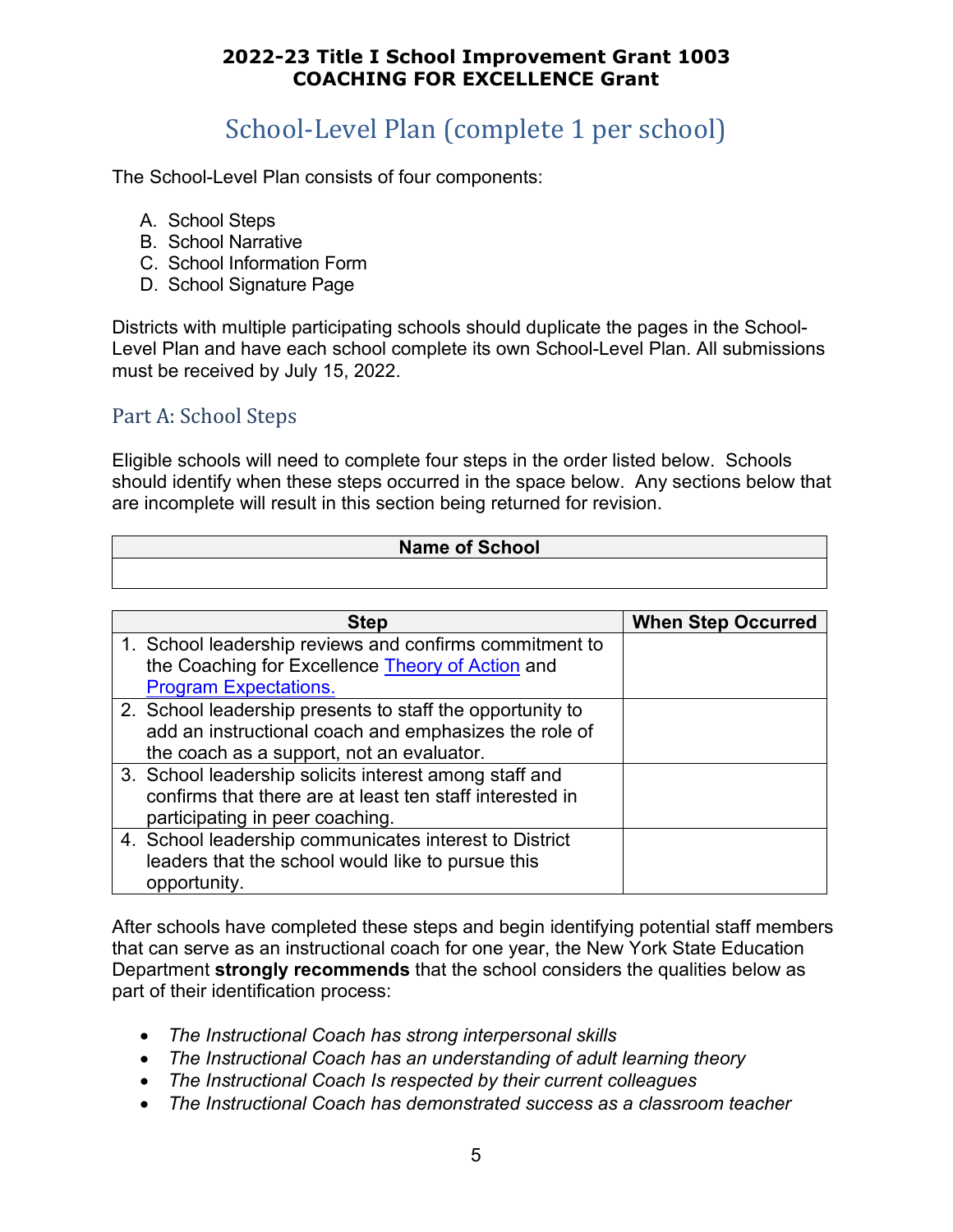## Part B: School Narrative

Participating schools must provide a response to each of the items below that indicates that the school is committed to instructional coaching as a means of schoolwide improvement and in a manner consistent with the Coaching for Excellence Program [Theory of Action.](#page-2-1) Any questions below that are incomplete will result in this section being returned for revision.

| 1. What is the school hoping to accomplish with an instructional coach?                                                                                                             |  |  |
|-------------------------------------------------------------------------------------------------------------------------------------------------------------------------------------|--|--|
|                                                                                                                                                                                     |  |  |
|                                                                                                                                                                                     |  |  |
|                                                                                                                                                                                     |  |  |
| 2. How did the school leadership determine that at least 10 teachers were<br>interested in participating in a peer coaching model?                                                  |  |  |
|                                                                                                                                                                                     |  |  |
|                                                                                                                                                                                     |  |  |
|                                                                                                                                                                                     |  |  |
| How will the principal and instructional coach communicate throughout the<br>3 <sub>1</sub><br>year to ensure that they establish and maintain a similar vision for<br>instruction? |  |  |
|                                                                                                                                                                                     |  |  |
|                                                                                                                                                                                     |  |  |
|                                                                                                                                                                                     |  |  |
|                                                                                                                                                                                     |  |  |
| 4. IF APPLICABLE: If the instructional coach supported by the Coaching for<br>Excellence Grant will not be the only coach at the school:                                            |  |  |
| a) How many other coaches are there at the school?                                                                                                                                  |  |  |
| b) How will responsibilities be divided among the coaches?                                                                                                                          |  |  |
| c) How will the coaches work together to ensure alignment across the<br>school?                                                                                                     |  |  |
| SCHOOLS THAT WILL ONLY HAVE ONE INSTRUCTIONAL COACH IN 2022-23<br>SHOULD WRITE "N/A" IN THE BOX BELOW                                                                               |  |  |
|                                                                                                                                                                                     |  |  |
|                                                                                                                                                                                     |  |  |
|                                                                                                                                                                                     |  |  |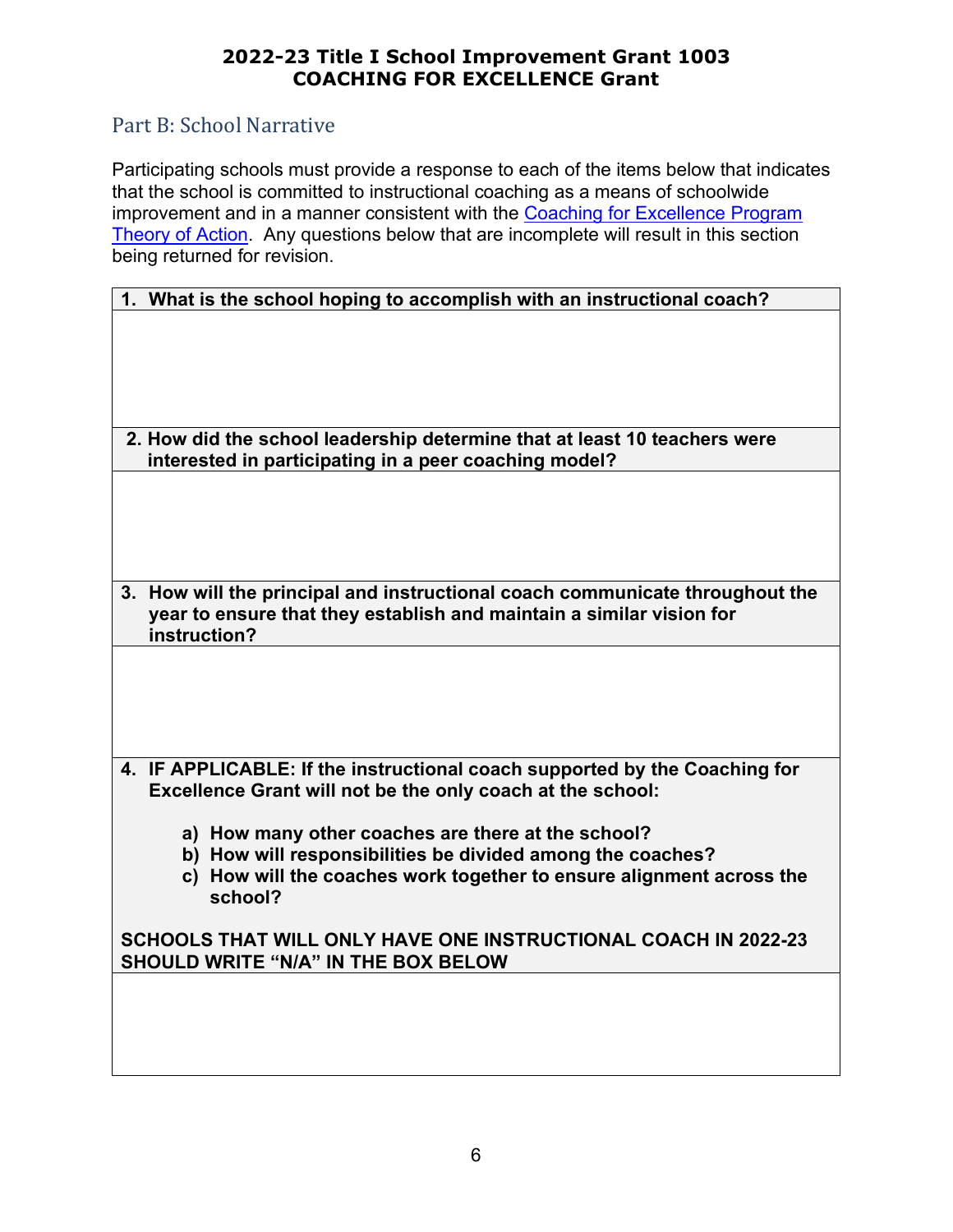## Part C: School Information Form (complete 1 per school)

Schools will need to ensure that at least ten teachers will participate in peer coaching in order to participate in the program. If a school has yet to identify the coach participating in the program, the school may indicate "TBD" for "New Coach's Name" and "Years of Experience." All schools must identify the ten teachers willing to be coached as part of the application.

| <b>School Name</b>                   |  |
|--------------------------------------|--|
| <b>Enrollment</b>                    |  |
| Number of School-Based Instructional |  |
| Coaches in 2021-22                   |  |
| <b>New Coach's name</b>              |  |
| Years of Experience at the school    |  |

| <b>Teacher Name to be Coached</b> | <b>Grade and/or Subject Area</b> |
|-----------------------------------|----------------------------------|
| 1.                                |                                  |
| 2.                                |                                  |
| $\overline{3}$ .                  |                                  |
| $\boldsymbol{4}$ .                |                                  |
| $\overline{5}$ .                  |                                  |
| 6.                                |                                  |
| 7.                                |                                  |
| 8.                                |                                  |
| 9.                                |                                  |
| 10.                               |                                  |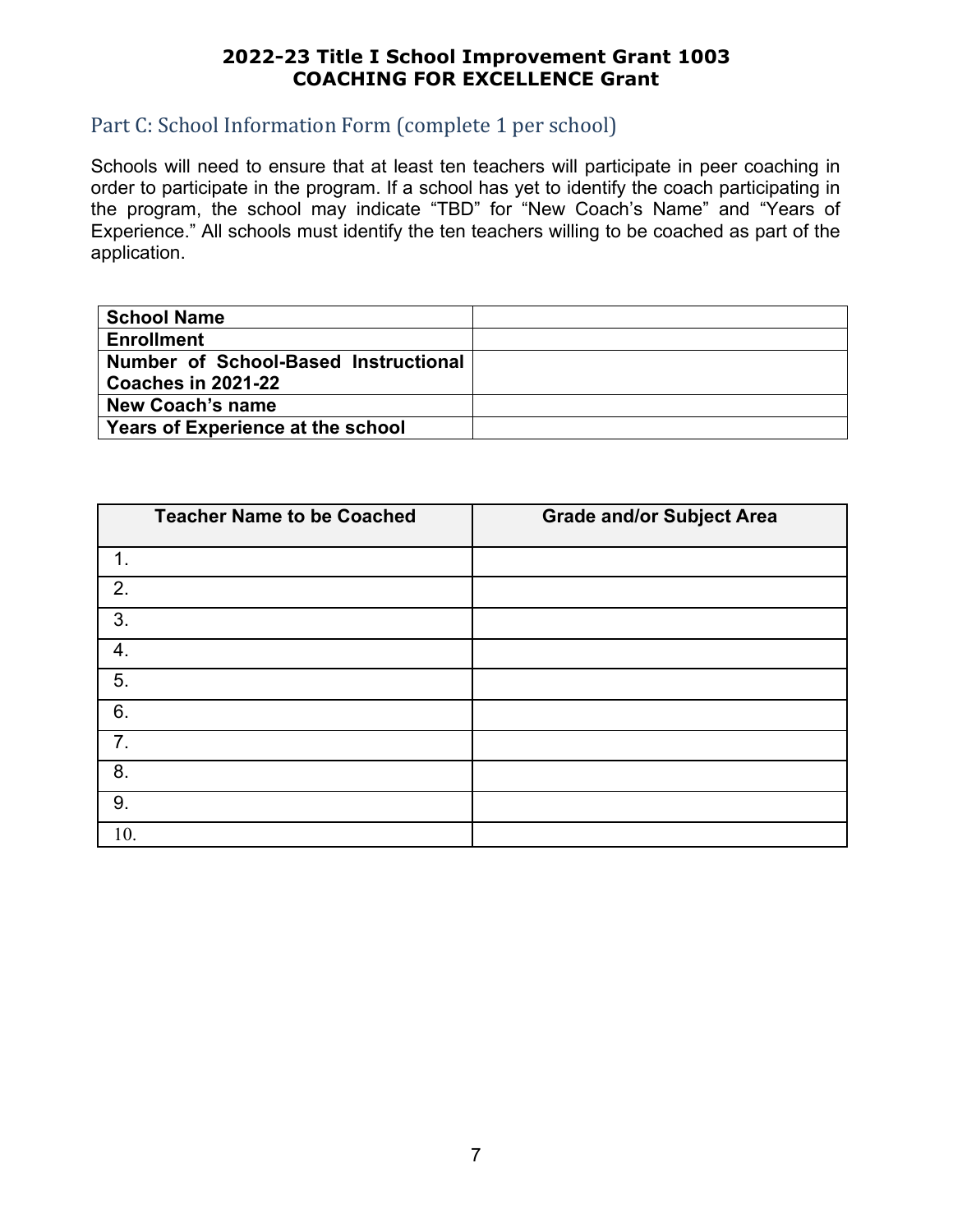## Part D: School Signature Page

Participating schools must include the signature of the Principal and the School's Teacher Collective Bargaining Organization Representative (i.e. "Chapter Leader" or designee) indicating agreement with the following attestations:

- 1. The information contained in the School-Level Plan is accurate
- 2. Our school will abide by the Coaching for Excellence Program Participation **[Expectations](#page-5-0)**
- 3. Our school meets the [Eligibility Criteria](#page-0-0)
- 4. Our school will ensure that the individual identified as the instructional coach:
	- a. has not served as an instructional coach during the 2020-21 or 2021-22 school years; and
	- b. the individual identified has at least three years of teaching experience within the school identified for Comprehensive Support and Improvement; OR at least one year experience within the school identified for Comprehensive Support; and Improvement AND five years' experience total.

| Name of Participating School                                                              |  |
|-------------------------------------------------------------------------------------------|--|
| Name of Principal                                                                         |  |
| <b>Signature of Principal</b>                                                             |  |
| Name of School Teachers' Collective<br><b>Bargaining Organization Representative</b>      |  |
| Signature of School Teachers' Collective<br><b>Bargaining Organization Representative</b> |  |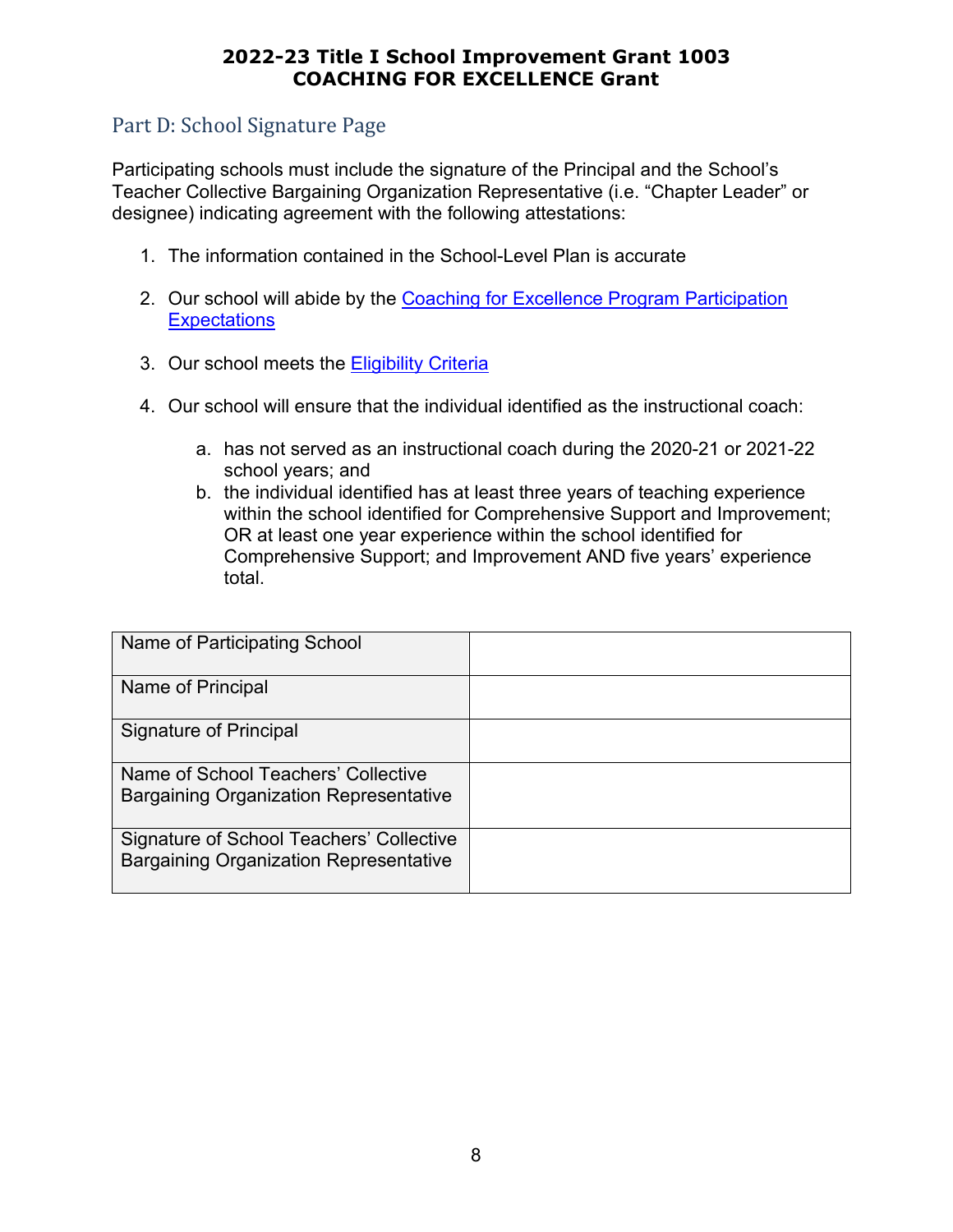**New York State Education Department**

#### **ASSURANCES AND CERTIFICATIONS FOR FEDERAL PROGRAM FUNDS**

The following assurances and certifications are a component of your application. By signing the certification on the application cover page, you are ensuring accountability and compliance with applicable State and federal laws, regulations, and grants management requirements.

Federal Assurances and Certifications, General:

- Assurances Non-Construction Programs
- Certifications Regarding Lobbying; Debarment, Suspension and Other Responsibility Matters

• Certification Regarding Debarment, Suspension, Ineligibility and Voluntary Exclusion – Lower Tier Covered Transactions

#### Federal Assurances and Certifications, ESEA:

The following are required as a condition for receiving any federal funds under the Elementary and Secondary Education Act.(ESEA)

- **ESEA** Assurances
- School Prayer Certification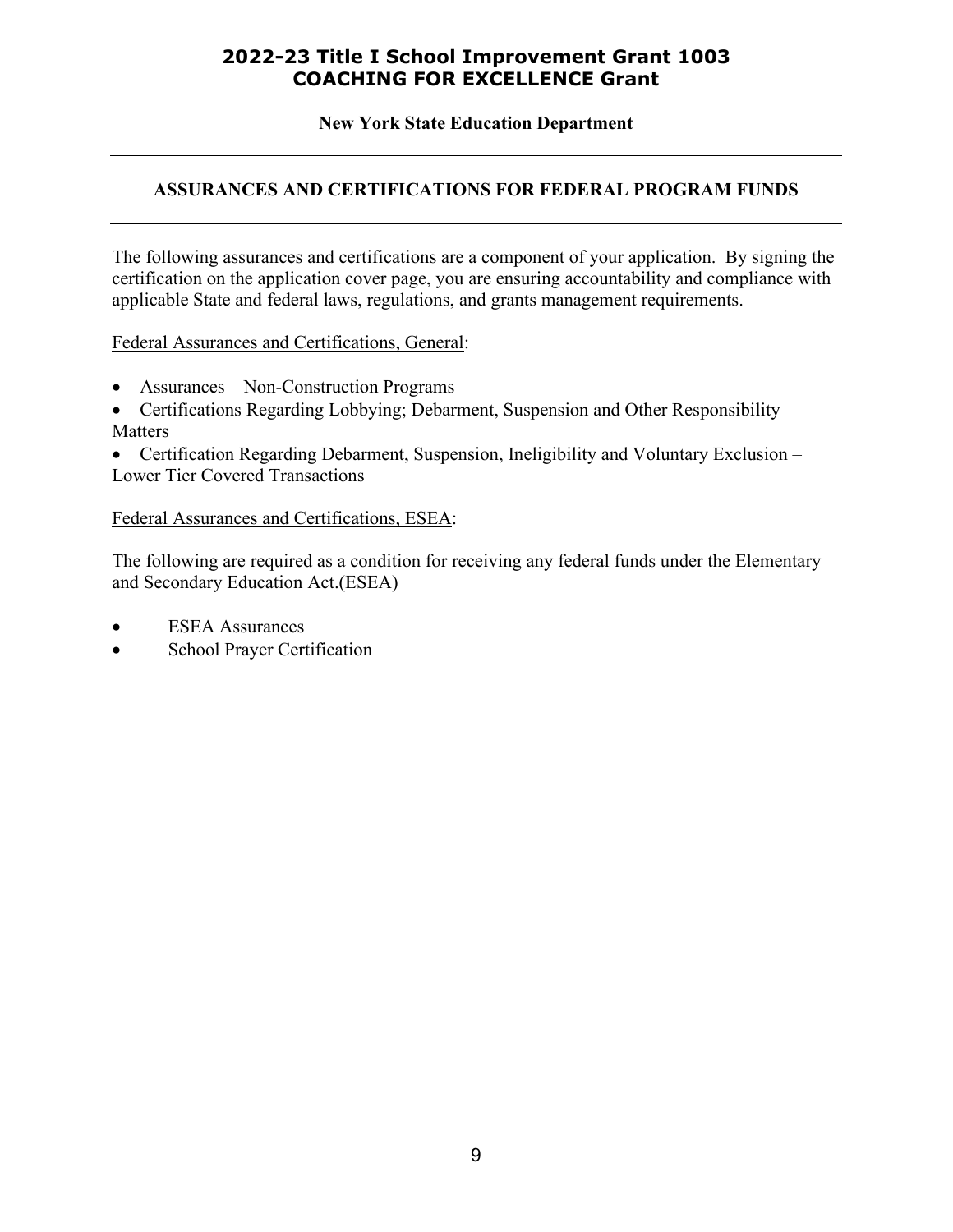#### **ESSA Section 8306 Assurances**

- 1. The LEA assures that each program will be administered in accordance with all applicable statutes, regulations, program plans and applications. SEC. 8306. [20 U.S.C. 7846](a)(1).
- 2. The LEA assures that the control of funds provided under such programs and title to property acquired with program funds will be in a public agency or in an eligible private agency, institution, organization, or Indian Tribe, if the law authorizing the program provides for assistance to those entities. SEC. 8306. [20 U.S.C. 7846] $(a)(2)(A)$
- 3. The public agency, eligible private agency, institution, or organization, or Indian Tribe will administer the funds and property to the extent required by authorizing statutes. SEC. 8306. [20 U.S.C. 7846](a)(2)(B)
- 4. The applicant will adopt and use proper methods of administering each such program, including the enforcement of any obligations imposed by law on agencies, institutions, organizations, and other recipients responsible for carrying out each program. SEC. 8306.  $[20 \text{ U.S.C. } 7846](a)(3)(A)$
- 5. The applicant will adopt and use proper methods of administering each such program, including the correction of deficiencies in program operations that are identified through audits, monitoring or evaluations. SEC. 8306. [20 U.S.C. 7846] $(a)(3)(B)$
- 6. The LEA assures that the applicant will cooperate in carrying out any evaluations of each such program conducted by or for the state education agency, the Secretary, or other federal officials. SEC. 8306. [20 U.S.C. 7846](a)(4)
- 7. The LEA assures that the applicant will use fiscal control and fund accounting procedures as will ensure proper disbursement of, and accounting for, federal funds paid to the applicant under such program. SEC. 8306. [20 U.S.C. 7846](a)(5)
- 8. The LEA assures that the applicant will submit such reports to the state education agency (which will make the reports available to the Governor) and the Secretary as the state educational agency and the Secretary may require to enable the State educational agency and the Secretary to perform their duties under each such program. SEC. 8306. [20 U.S.C. 7846](a)(6)(A)
- 9. The LEA assures that the applicant will maintain such records, provide such information, and afford such access to the records as the state educational agency (after consultation with the Governor) or Secretary may reasonably require to carry out the state educational agency's or the Secretary's duties. SEC. 8306. [20 U.S.C. 7846](a)(6)(B)
- 10. The LEA assures that, before the application was submitted, the applicant afforded a reasonable opportunity for public comment on the application and considered such comment. SEC. 8306. [20 U.S.C. 7846](a)(7)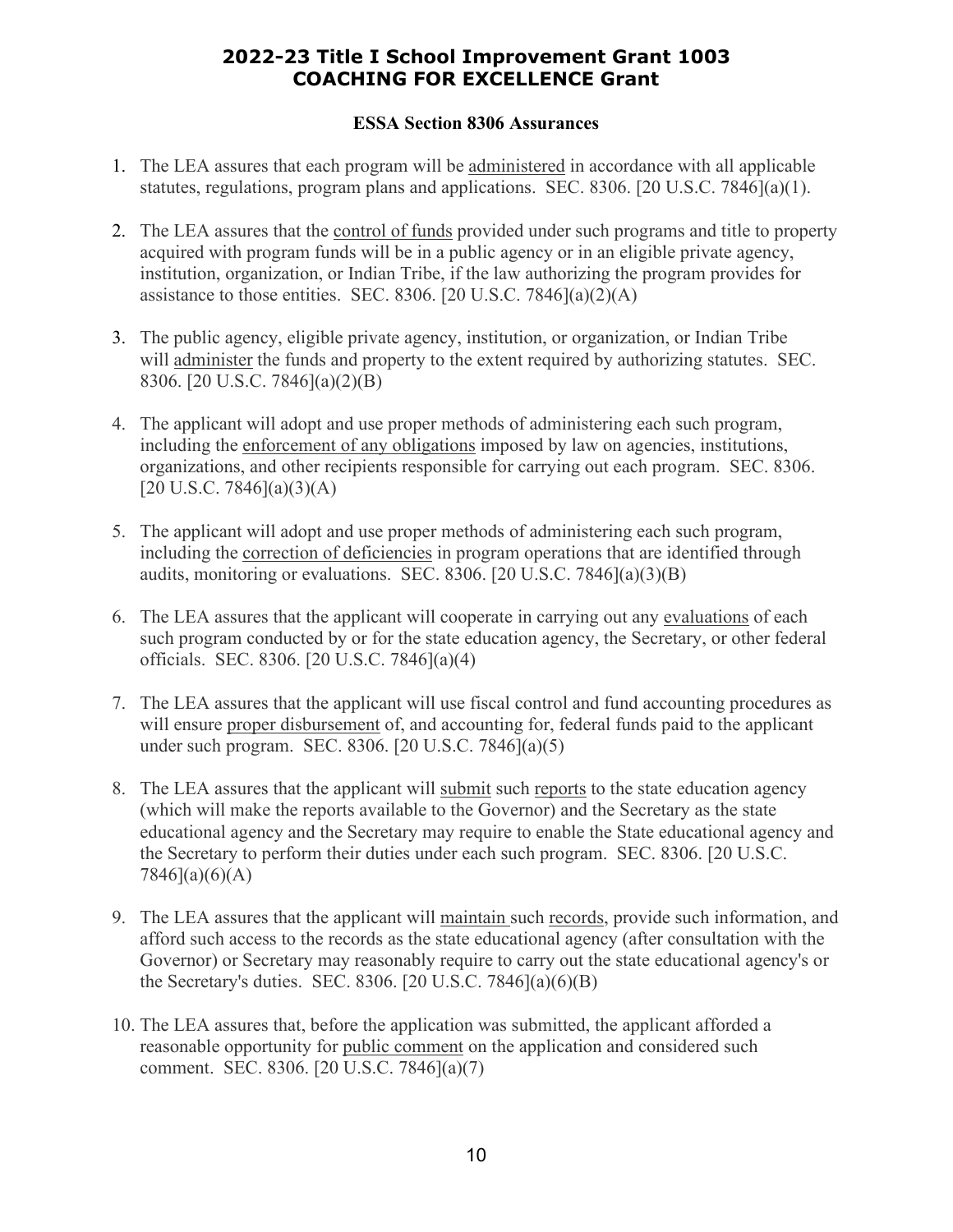#### **ASSURANCES - NON-CONSTRUCTION PROGRAMS**

**Note:** Certain of these assurances may not be applicable to your project or program. If you have questions, please contact the Education Department Program Contact listed in the Application. Further, certain Federal awarding agencies may require applicants to certify to additional assurances. If such is the case, you will be notified.

As the duly authorized representative of the applicant, and by signing the Application Cover Page, I certify that the applicant:

- 1. Has the legal authority to apply for Federal assistance, and the institutional, managerial and financial capability (including funds sufficient to pay the non-Federal share of project cost) to ensure proper planning, management, and completion of the project described in this application.
- 2. Will give the awarding agency, the Comptroller General of the United States, and if appropriate, the State, through any authorized representative, access to and the right to examine all records, books, papers, or documents related to the award; and will establish a proper accounting system in accordance with generally accepted accounting standards or agency directives.
- 3. Will establish safeguards to prohibit employees from using their positions for a purpose that constitutes or presents the appearance of personal or organizational conflict of interest, or personal gain.
- 4. Will initiate and complete the work within the applicable time frame after receipt of approval of the awarding agency.
- 5. Will comply with the Intergovernmental Personnel Act of 1970 (42 U.S.C §§ 4728-4763) relating to prescribed standards for merit systems for programs funded under one of the 19 statutes or regulations specified in Appendix A of OPM's Standards for a Merit System of Personnel Administration (5 C.F.R. 900, Subpart F).
- 6. Will comply with all Federal statutes relating to nondiscrimination. These include but are not limited to: (a) Title VI of the Civil Rights Act of 1964 (P.L. 88-352) which prohibits discrimination on the basis of race, color or national origin; (b) Title IX of the Education Amendments of 1972, as amended (20 U.S.C. §§1681-1683, and 1685-1686), which prohibits discrimination on the basis of sex; (c) Section 504 of the Rehabilitation Act of 1973, as amended (29 U.S.C. § 794), which prohibits discrimination on the basis of handicaps; (d) the Age Discrimination Act of 1975, as amended (42 U.S.C. $\Box$ §§ 6101-6107), which prohibits discrimination on the basis of age; (e) the Drug Abuse Office and Treatment Act of 1972 (P.L. 92-255), as amended, relating to nondiscrimination on the basis of drug abuse; (f) the Comprehensive Alcohol Abuse and Alcoholism Prevention,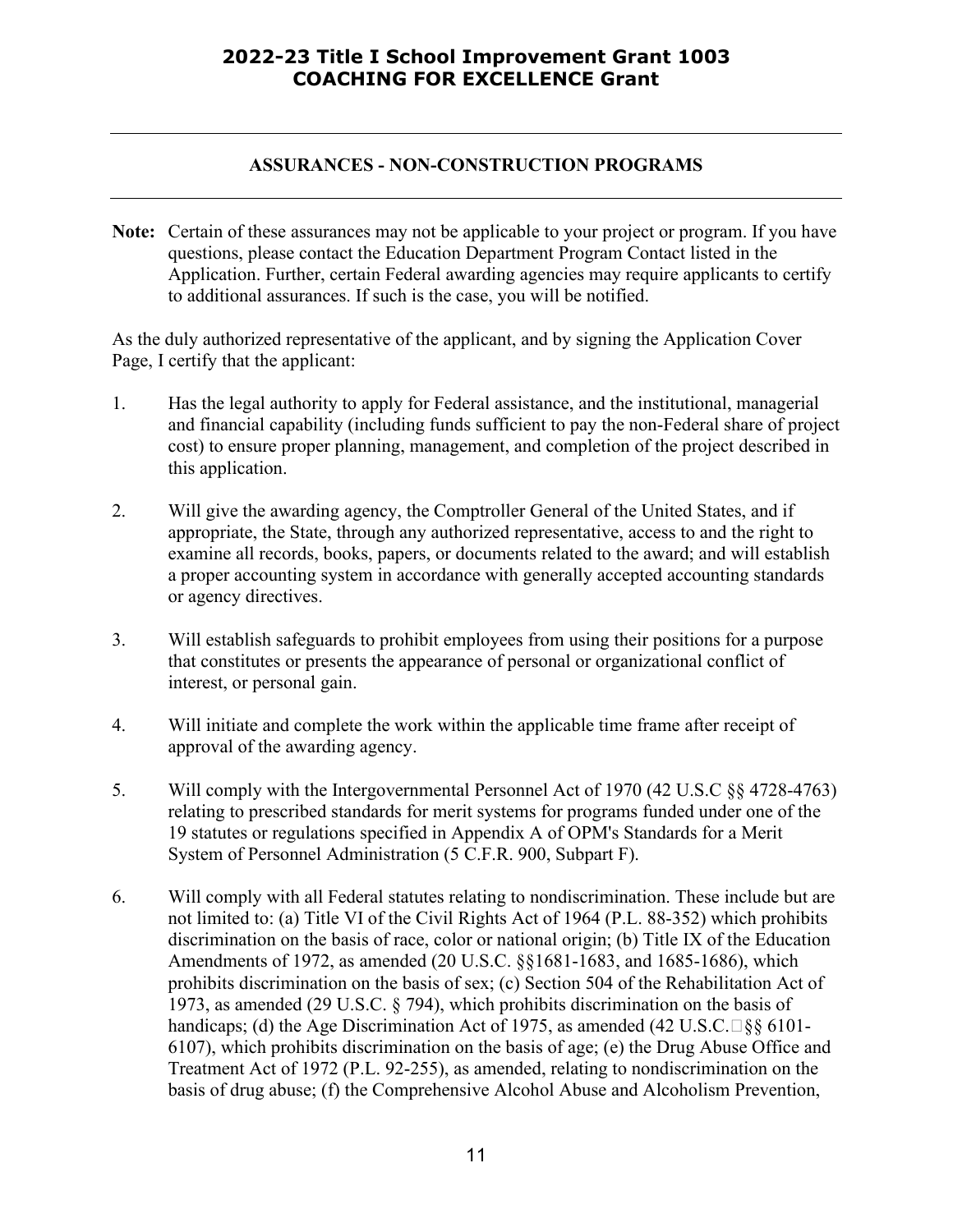Treatment and Rehabilitation Act of 1970 (P.L. 91-616), as amended, relating to nondiscrimination on the basis of alcohol abuse or alcoholism; (g)  $\square \S$ § 523 and 527 of the Public Health Service Act of 1912 (42 U.S.C.  $\S$  $\square$  290 dd-3 and 290 ee-3), as amended, relating to confidentiality of alcohol and drug abuse patient records; (h) Title VIII of the Civil Rights Act of 1968 (42 U.S.C. § 3601 et seq.), as amended, relating to nondiscrimination in the sale, rental or financing of housing; (i) any other nondiscrimination provisions in the specific statute(s) under which application for Federal assistance is being made; and (j) the requirements of any other nondiscrimination statute(s) which may apply to the application.

- 7. Will comply, or has already complied, with the requirements of Titles II and III of the uniform Relocation Assistance and Real Property Acquisition Policies Act of 1970 (P.L. 91-646) which provide for fair and equitable treatment of persons displaced or whose property is acquired as a result of Federal or federally assisted programs. These requirements apply to all interests in real property acquired for project purposes regardless of Federal participation in purchases.
- 8. Will comply, as applicable, with the provisions of the Hatch Act (5 U.S.C. §§1501-1508 and 7324-7328), which limit the political activities of employees whose principal employment activities are funded in whole or in part with Federal funds.
- 9. Will comply, as applicable, with the provisions of the Davis-Bacon Act (40 U.S.C. §§ 276a to 276a-7), the Copeland Act (40 U.S.C. §276c and 18 U.S.C. §874) and the Contract Work Hours and Safety Standards Act (40 U.S.C. §§ 327-333), regarding labor standards for federally assisted construction subagreements.
- 10. Will comply, if applicable, with flood insurance purchase requirements of Section 102(a) of the Flood Disaster Protection Act of 1973 (P.L. 93-234) which requires recipients in a special flood hazard area to participate in the program and to purchase flood insurance if the total cost of insurable construction and acquisition is \$10,000 or more.
- 11. Will comply with environmental standards which may be prescribed pursuant to the following: (a) institution of environmental quality control measures under the National Environmental Policy Act of 1969 (P.L. 91-190) and Executive Order (EO) 11514; (b) notification of violating facilities pursuant to EO 11738; (c) protection of wetlands pursuant to EO 11990; (d) evaluation of flood hazards in floodplains in accordance with EO 11988; (e) assurance of project consistency with the approved State management program developed under the Coastal Zone Management Act of 1972 (16 U.S.C. §§1451 et seq.); (f) conformity of Federal actions to State (Clean Air) Implementation Plans under Section 176(c) of the Clean Air Act of 1955, as amended (42 U.S.C. §§7401 et seq.); (g) protection of underground sources of drinking water under the Safe Drinking Water Act of 1974, as amended, (P.L. 93-523); and (h) protection of endangered species under the Endangered Species Act of 1973, as amended, (P.L. 93-205).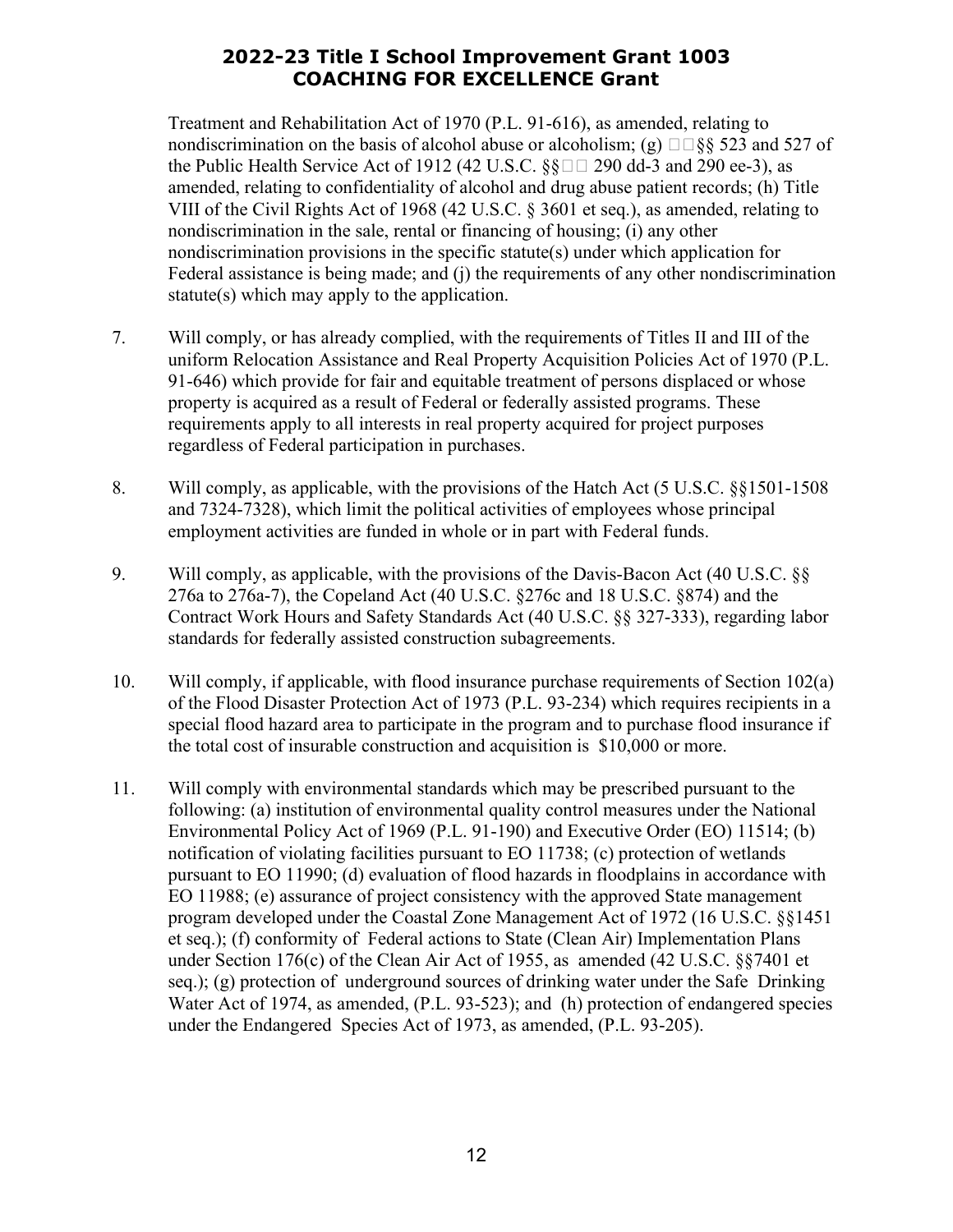- 12. Will comply with the Wild and Scenic Rivers Act of 1968 (16 U.S.C. §§1721 et seq.) related to protecting components or potential components of the national wild and scenic rivers system.
- 13. Will assist the awarding agency in assuring compliance with Section 106 of the National Historic Preservation Act of 1966, as amended (16 U.S.C. §470), EO 11593 (identification and protection of historic properties), and the Archaeological and Historic Preservation Act of 1974 (16 U.S.C. §§469a-1 et seq.).
- 14. Will comply with P.L. 93-348 regarding the protection of human subjects involved in research, development, and related activities supported by this award of assistance.
- 15. Will comply with the Laboratory Animal Welfare Act of 1966 (P.L. 89-544, as amended, 7 U.S.C. §§2131 et seq.) pertaining to the care, handling, and treatment of warm blooded animals held for research, teaching, or other activities supported by this award of assistance.
- 16. Will comply with the Lead-Based Paint Poisoning Prevention Act (42 U.S.C. §§4801 et seq.), which prohibits the use of lead-based paint in construction or rehabilitation of residence structures.
- 17. Will cause to be performed the required financial and compliance audits in accordance with the Single Audit Act Amendments of 1996 and 2 CFR Part 200, Audits of States, Local Governments, and Non-Profit Organizations.
- 18. Will comply with all applicable requirements of all other Federal laws, executive orders, regulations and policies governing this program.

#### **Standard Form 424B (Rev. 7-97), Prescribed by 2 CFR Part 200, Authorized for Local Reproduction, as amended by New York State Education Department**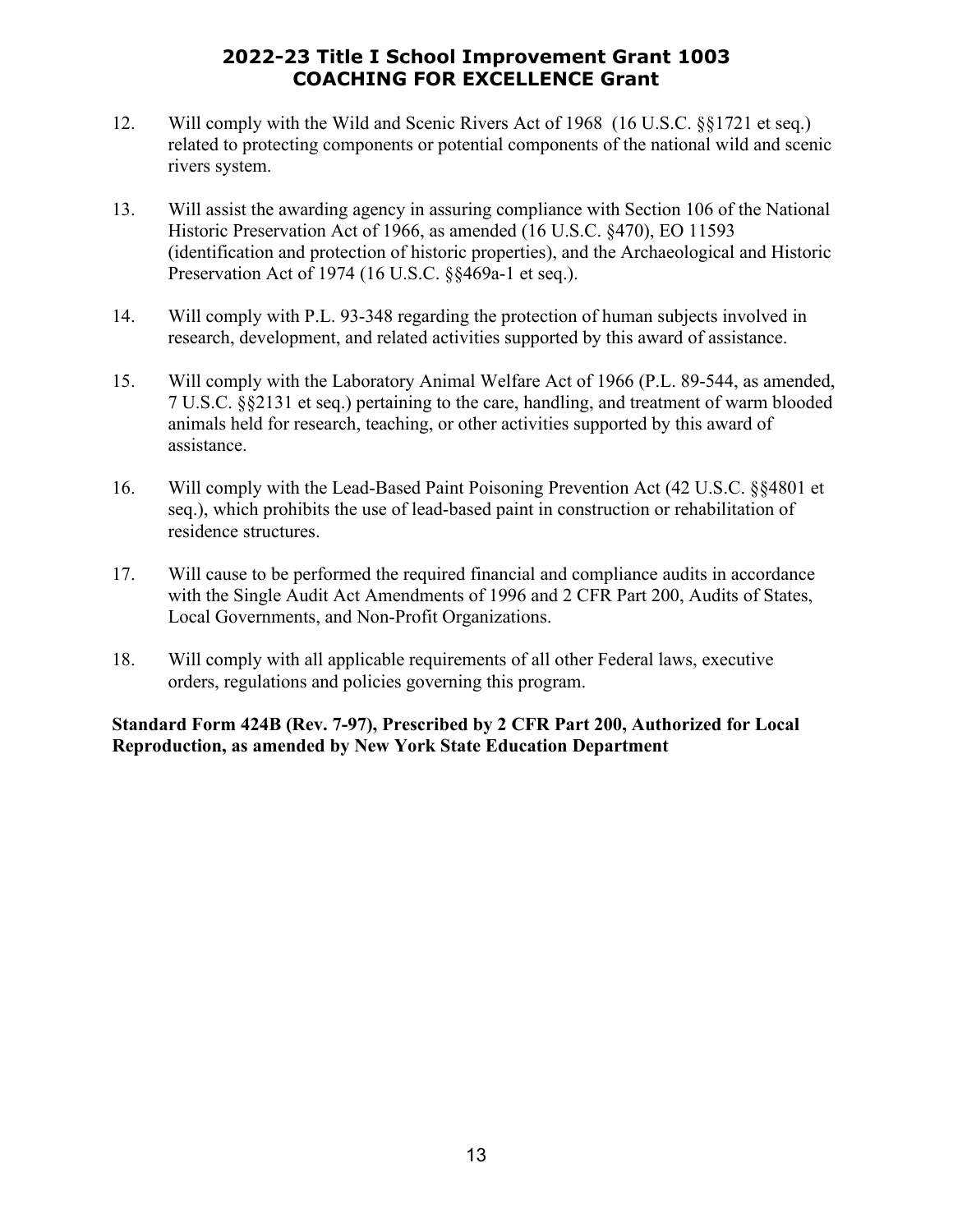## CERTIFICATIONS REGARDING LOBBYING; DEBARMENT, SUSPENSION AND OTHER RESPONSIBILITY MATTERS

These certifications shall be treated as a material representation of fact upon which reliance will be placed when the Department of Education determines to award the covered transaction, grant, or cooperative agreement.

#### **1. LOBBYING**

As required by Section 1352, Title 31 of the U.S. Code, and implemented at 2 CFR Part 200, for persons entering into a grant or cooperative agreement over \$100,000, as defined at 34 CFR Sections 82.105 and 82.110, the applicant certifies that:

- (a) No Federal appropriated funds have been paid or will be paid, by or on behalf of the undersigned, to any person for influencing or attempting to influence an officer or employee of any agency, a Member of Congress, an officer or employee of Congress, or an employee of a Member of Congress in connection with the making of any Federal grant, the entering into of any cooperative agreement, and the extension, continuation, renewal, amendment, or modification of any Federal grant or cooperative agreement;
- (b) If any funds other than Federal appropriated funds have been paid or will be paid to any person for influencing or attempting to influence an officer or employee of any agency, a Member of Congress, an officer or employee of Congress, or an employee of a Member of Congress in connection with this Federal grant or cooperative agreement, the undersigned shall complete and submit Standard Form - LLL, "Disclosure Form to Report Lobbying," in accordance with its instructions; and
- (c) The undersigned shall require that the language of this certification be included in the award documents for all subawards at all tiers (including subgrants, contracts under grants and cooperative agreements, and subcontracts) and that all subrecipients shall certify and disclose accordingly.

#### **2. DEBARMENT, SUSPENSION, AND OTHER RESPONSIBILITY MATTERS**

This certification is required by OMB Guidelines to Agencies on Governmentwide Debarment and Suspension (Nonprocurement), 2 CFR Part 180

#### **A. The applicant certifies that it and its principals:**

- (a) Are not presently debarred, suspended, proposed for debarment, declared ineligible, or voluntarily excluded from covered transactions by any Federal department or agency;
- (b) Have not within a three-year period preceding this application been convicted of any offenses listed in 2 CFR §180.800(a) or had a civil judgment rendered against them for one of those offenses within that time period; and;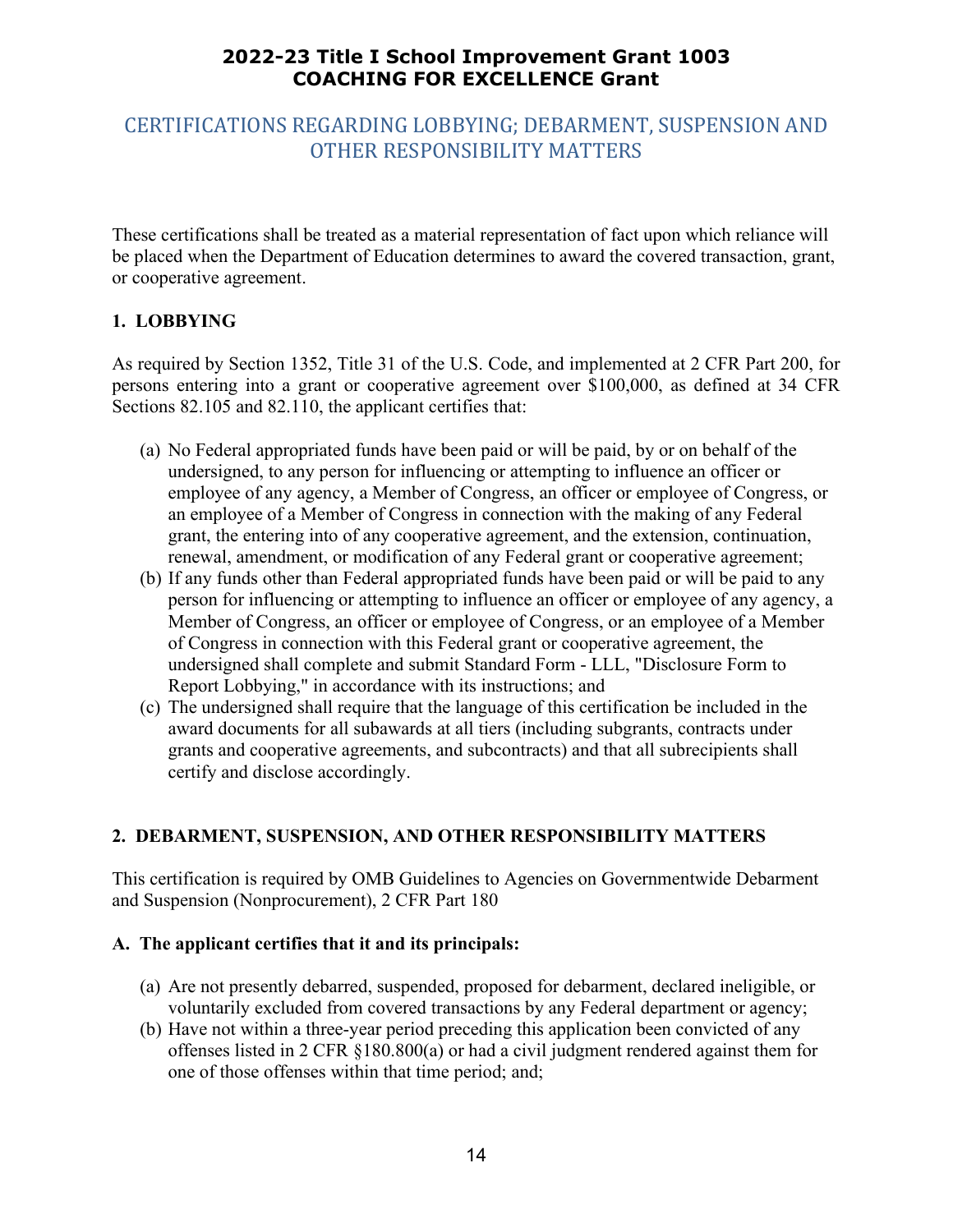- (c) Are not presently indicted for or otherwise criminally or civilly charged by a governmental entity (Federal, State, or local) with commission of any of the offenses listed in 2 CFR §180.800(a); and
- (d) Have not within a three-year period preceding this application had one or more public transaction (Federal, State, or local) terminated for cause or default; and

#### **B. Where the applicant is unable to certify to any of the statements in this certification, he or she shall attach an explanation to this application.**

#### **3. DEBARMENT, SUSPENSION, INELIGIBILITY AND VOLUNTARY EXCLUSION – LOWER TIERED COVERED TRANSACTIONS**

The terms "debarment," "suspension," "excluded," "disqualified," "ineligible," "participant," "person," "principal," "proposal," and "voluntarily excluded" as used in this certification have the meanings set forth in 2 CFR Part 180, Subpart I, "Definition." A transaction shall be considered a "covered transaction" if it meets the definition in 2 CFR Part 180 Subpart B, "What is a covered transaction?"

#### **A. The applicant certifies that it and its principals:**

- (a) Upon approval of their application, in accordance with 2 CFR Part 180 Subpart C, they shall not enter into any lower tier nonprocurement covered transaction with a person without verifying that the person is not excluded or disqualified unless authorized by USDOE.
- (b) Will obtain an assurance from prospective participants in all lower tier covered nonprocurement transactions and in all solicitations for lower tier covered nonprocurement transactions that the participants will comply with the provisions of 2 CFR Part 180 subparts A,B, C and I.
- (c) Will provide immediate written notice to the New York State Education Department if at any time the applicant and its principals ;earn that a certification or assurance was erroneous when submitted or has become erroneous because of changed circumstances.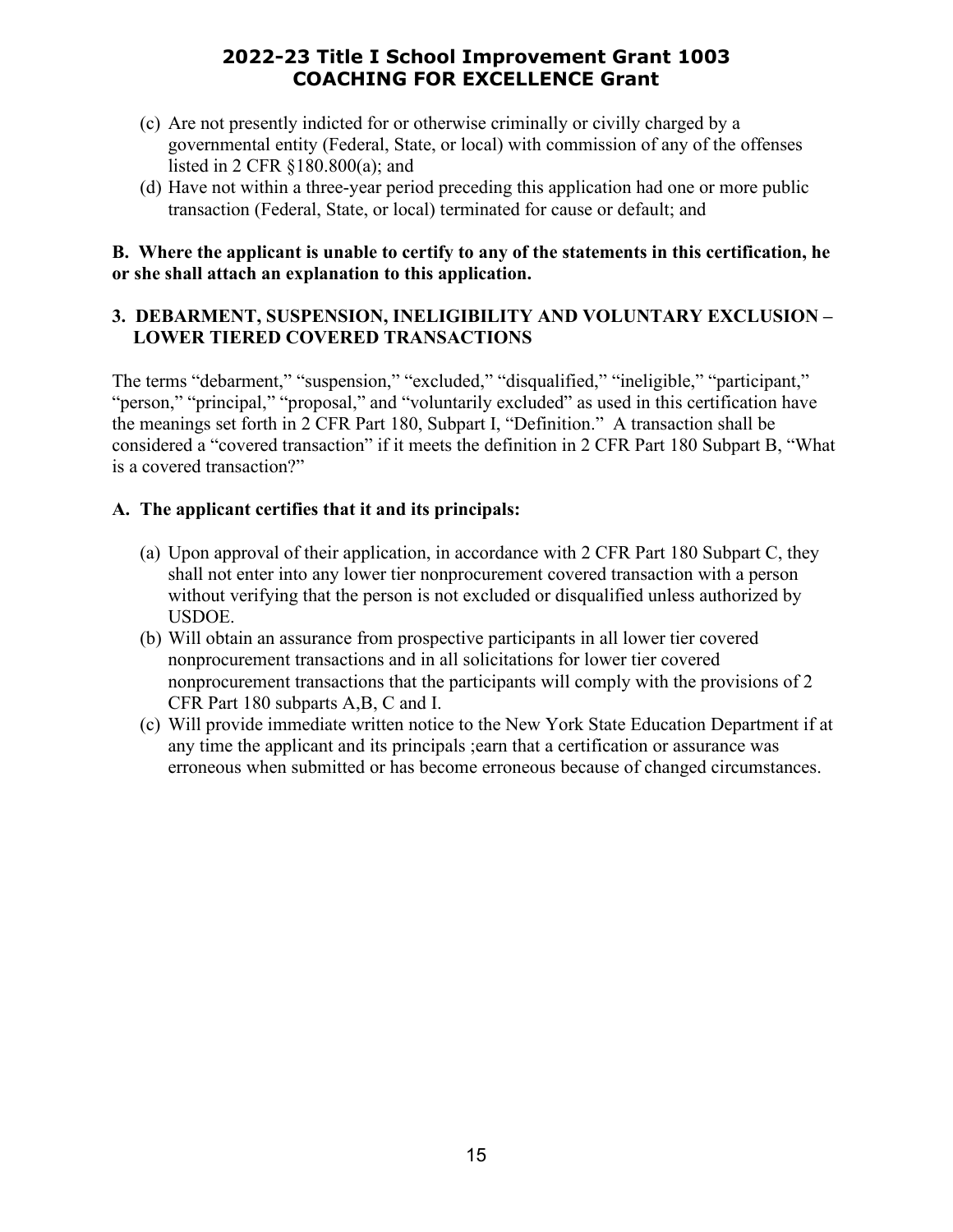#### **NEW YORK STATE DEPARTMENT OF EDUCATION ELEMENTARY AND SECONDARY EDUCATION ACT (ESEA) ASSURANCES**

#### **These assurances are required for programs funded under the Elementary and Secondary Education Act as amended by the Every Student Succeeds Act of 2015.**

As the chief school officer of the applicant, by signing the Application Cover Page, I certify that:

- (1) the applicant will comply with the requirements of Education Law  $\S 3214(3)(d)$  and (f) and the Gun-Free Schools Act (20 U.S.C. § 7151);
- (2) the applicant will comply with the requirements of 20 U.S.C. § 7908 on military recruiter access;
- (3) the applicant will comply with the requirements of 20 U.S.C. § 7904 on constitutionally protected prayer in public elementary and secondary schools;
- (4) the applicant will comply with the requirements of Education Law § 2802(7), and any state regulations implementing such statute and 20 U.S.C. § 7912 on unsafe school choice; and
- (5) the applicant will comply with all fiscal requirements that apply to the program, including but not limited to any applicable supplement not supplant or local maintenance of effort requirements.
- (6) the applicant understands the importance of privacy protections for students and is aware of the responsibilities of the grantee under section 20 U.S.C. 1232g (FERPA) (ESSA §854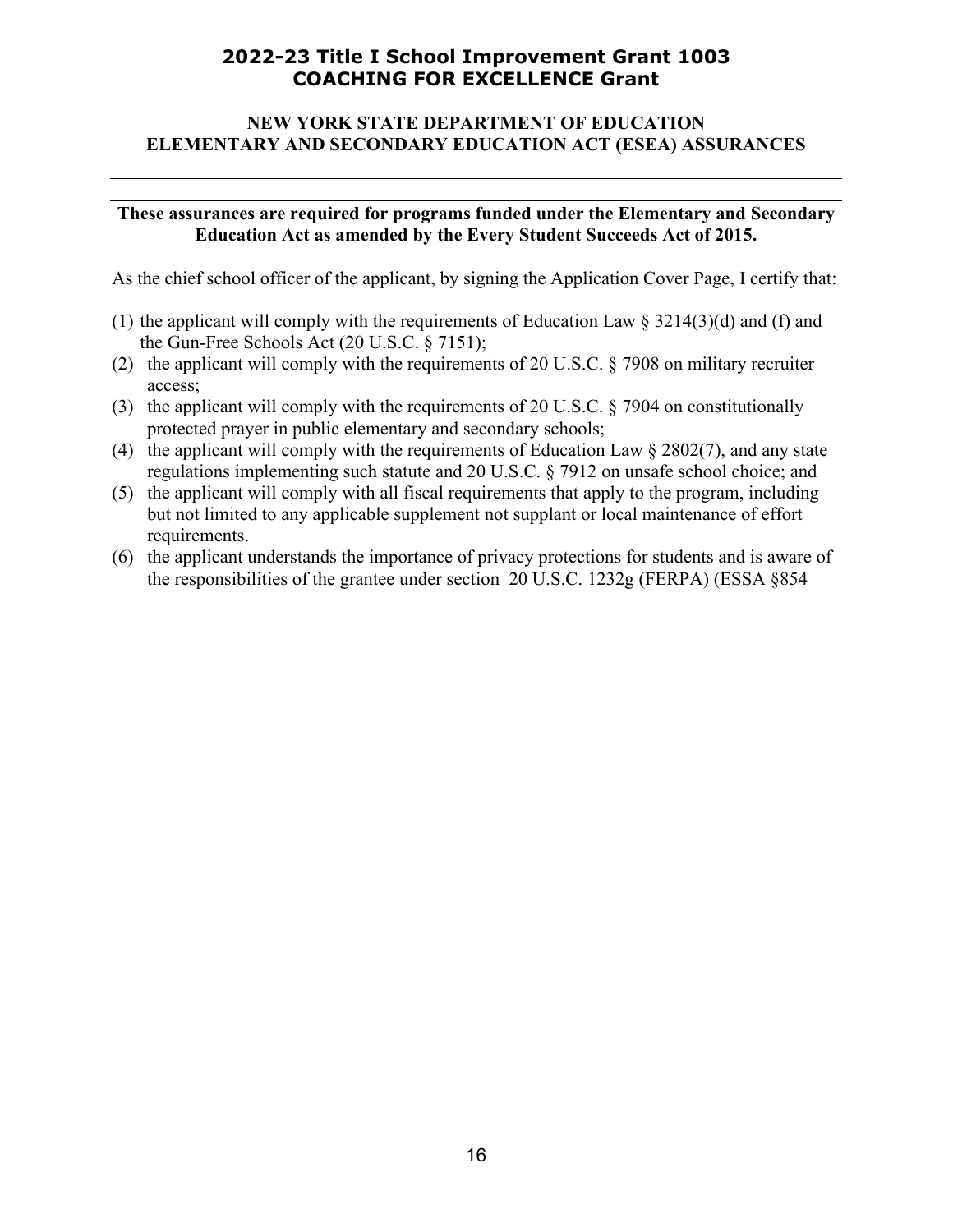#### **GENERAL EDUCATION PROVISIONS ACT ASSURANCES**

These assurances are required by the General Education Provisions Act for certain programs funded by the U.S. Department of Education.

As the authorized representative of the applicant, by signing the application cover page, I certify that:

(1) that the local educational agency will administer each program covered by the application in accordance with all applicable statutes, regulations, program plans, and applications;

(2) that the control of funds provided to the local educational agency under each program, and title to property acquired with those funds, will be in a public agency and that a public agency will administer those funds and property;

(3) that the local educational agency will use fiscal control and fund accounting procedures that will ensure proper disbursement of, and accounting for, Federal funds paid to that agency under each program;

(4) that the local educational agency will make reports to the State agency or board and to the Secretary as may reasonably be necessary to enable the State agency or board and the Secretary to perform their duties and that the local educational agency will maintain such records, including the records required under section [1232f](http://www4.law.cornell.edu/cgi-bin/htm_hl?DB=uscode&STEMMER=en&WORDS=1232e+&COLOUR=Red&STYLE=s&URL=/uscode/20/1232f.html) of this title, and provide access to those records, as the State agency or board or the Secretary deem necessary to perform their duties;

(5) that the local educational agency will provide reasonable opportunities for the participation by teachers, parents, and other interested agencies, organizations, and individuals in the planning for and operation of each program;

(6) that any application, evaluation, periodic program plan or report relating to each program will be made readily available to parents and other members of the general public;

(7) that in the case of any project involving construction –

(A) the project is not inconsistent with overall State plans for the construction of school facilities, and

(B) in developing plans for construction, due consideration will be given to excellence of architecture and design and to compliance with standards prescribed by the Secretary under section [794](http://www4.law.cornell.edu/cgi-bin/htm_hl?DB=uscode&STEMMER=en&WORDS=1232e+&COLOUR=Red&STYLE=s&URL=/uscode/29/794.html) of titl[e 29](http://www4.law.cornell.edu/cgi-bin/htm_hl?DB=uscode&STEMMER=en&WORDS=1232e+&COLOUR=Red&STYLE=s&URL=/uscode/29/index.html) in order to ensure that facilities constructed with the use of Federal funds are accessible to and usable by individuals with disabilities;

(8) that the local educational agency has adopted effective procedures for acquiring and disseminating to teachers and administrators participating in each program significant information